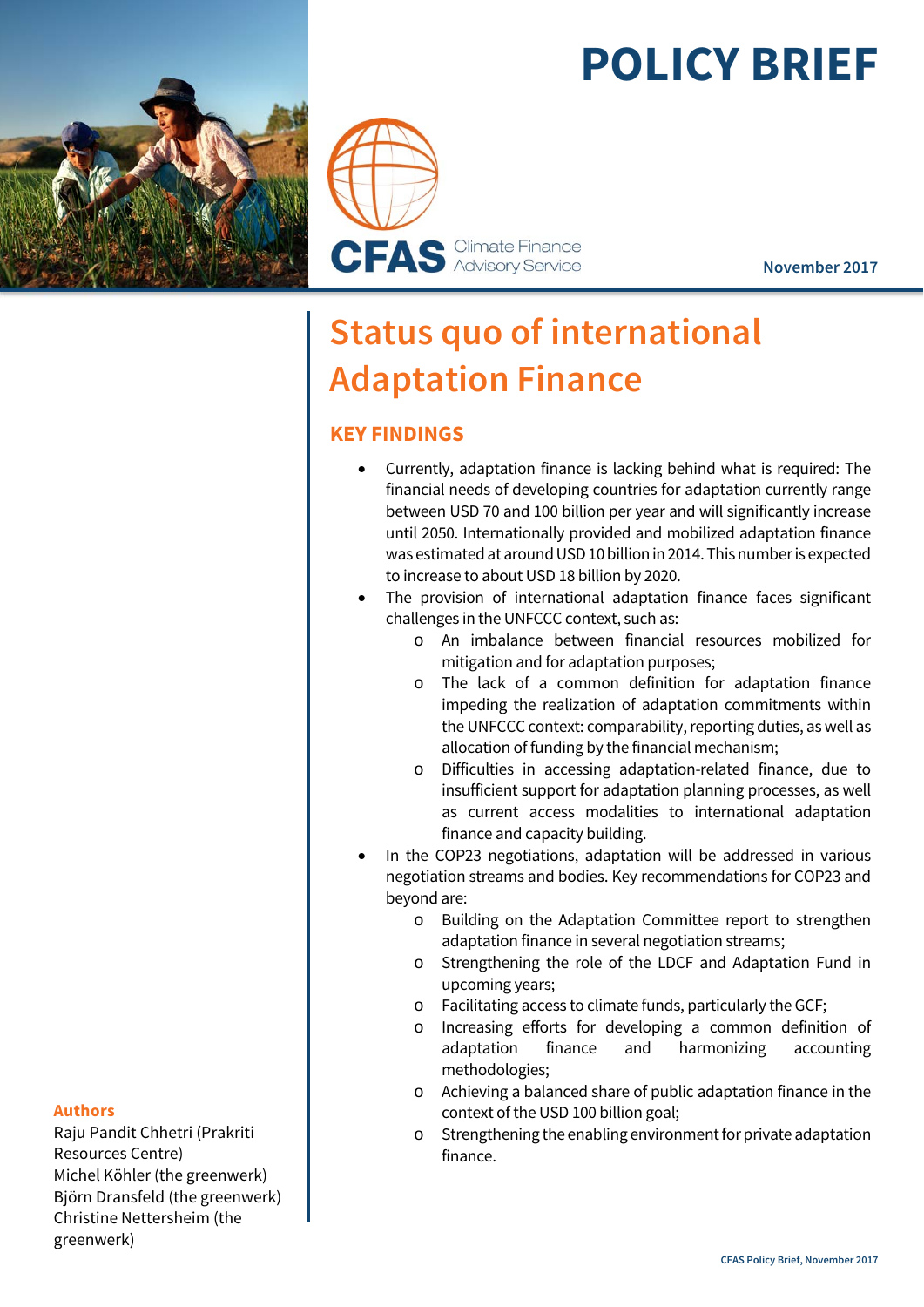# **Contents**

| 1 | State and Trends of Adaptation Finance  2  |                                              |
|---|--------------------------------------------|----------------------------------------------|
|   | 1.1                                        |                                              |
|   | 1.2                                        | State of International Adaptation Finance in |
|   |                                            |                                              |
|   | 1.3 <sub>1</sub>                           | Adaptation Finance Beyond the UNFCCC 6       |
| 2 |                                            |                                              |
|   | 2.1                                        | Balancing Allocation of Adaptation and       |
|   |                                            |                                              |
|   | 2.2                                        | <b>Finding a Common Definition and</b>       |
|   | Harmonized Accounting for Adaptation  7    |                                              |
|   | 2.3                                        | Facilitating Access to Adaptation Finance  8 |
| 3 | Adaptation Finance under the UNFCCC and at |                                              |
|   |                                            |                                              |
| 4 |                                            | Recommendations / conclusions 12             |
|   |                                            |                                              |

# **1 State and Trends of Adaptation Finance**

The need to invest in adaptation rests upon the assumption that 'anticipated risks or experienced impacts of climate change require action to ensure the safety of populations and the security of assets, including ecosystems and their services<sup> $1$ </sup>. The outcomes of UN climate negotiations, including the Paris Agreement, are continuously urging for scaled-up financial and other support by developed country Parties on this matter<sup>2</sup>.

This policy brief discusses the status of international adaptation finance by explaining how the term adaptation finance is framed and by giving an overview on current adaptation finance flows and trends. In addition, the role of adaptation finance in negotiation processes under the United Nations Framework Convention on Climate Change (UNFCCC) as well as in further processes outside of the Convention is described. Based on this stock-taking exercise, some major challenges for mobilizing investments on adaptation-related activities are discussed. The policy brief concludes with recommendations for addressing the identified challenges, particularly in the context of the upcoming negotiations at the 23rd Conference of the Parties (COP23) to the UNFCCC.

#### **1.1 What is Adaptation Finance?**

Actors within the international climate finance arena tend to apply their own definitions of adaptation and adaptation finance, which is also reflected in the reporting under the UNFCCC. The Standing Committee on Finance (SCF), which compiles information on global climate finance flows, has undertaken a mapping of predominant definitions by international actors. These include, among others, the Joint Reporting of Multilateral Development Banks (MDBs) or the Rio Markers as the method for reporting to the Development Assistance Committee (DAC) of the Organization for Economic Cooperation and Development (OECD). Think tanks and civil society organisations are also engaged in the debate on definitions $3$ .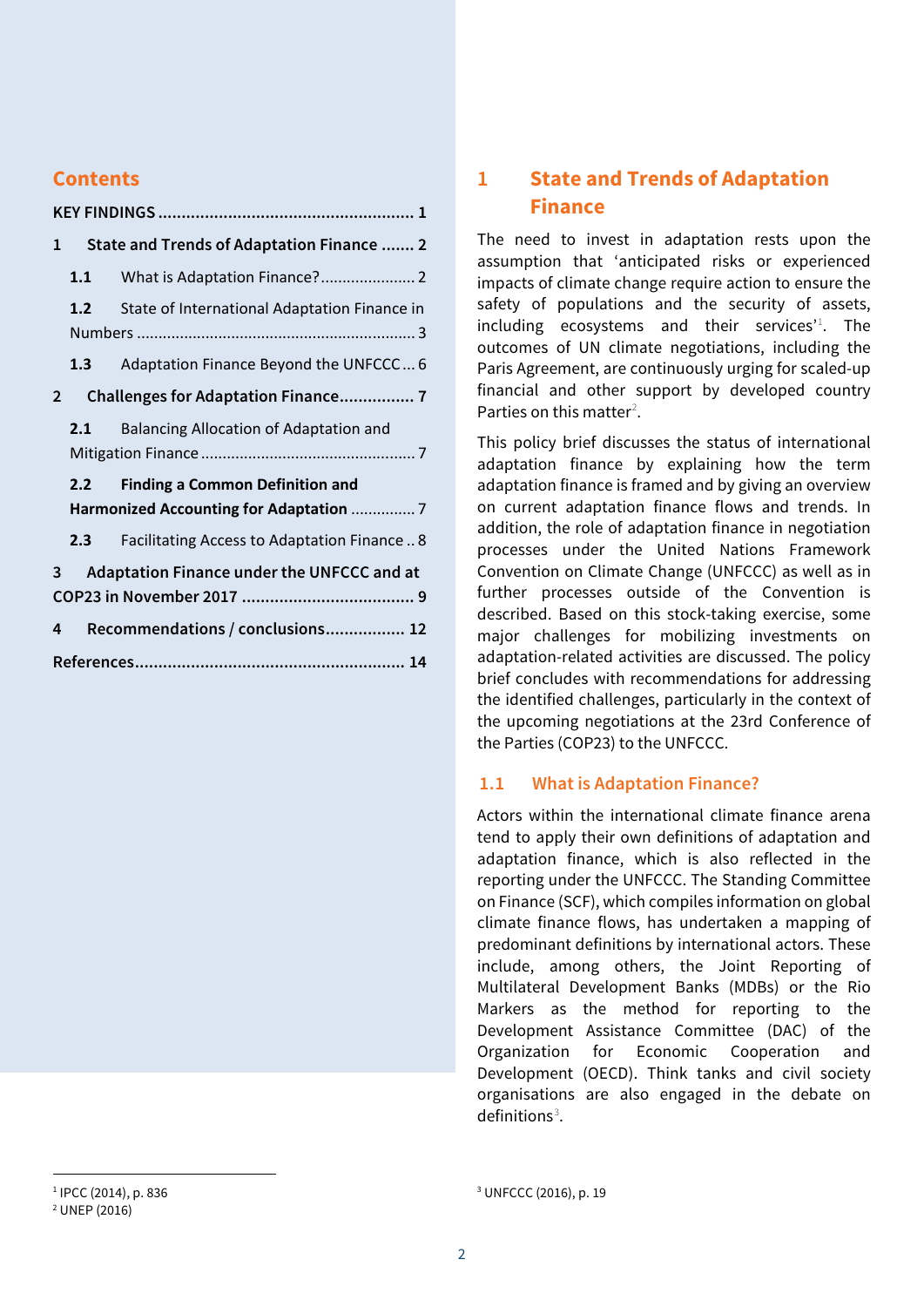While the international community is still in the process of finding a common definition for climate finance, the SCF has taken the initiative to develop a generic working definition in their 2014 Biennial Assessment: 'Climate finance aims at reducing emissions, and enhancing sinks, of GHG [greenhouse gases] and aims at reducing vulnerability, and maintaining and increasing the resilience of human and ecological systems to negative climate change impacts<sup>24</sup>. According to this definition, adaptation finance refers to activities reducing vulnerability, a term that the IPCC describes as the 'propensity or predisposition to be adversely affected'<sup>5</sup> by climate change, as well as increasing resilience, defined as 'capacity of social, economic, and environmental systems to cope with a hazardous event or trend or disturbance'<sup>6</sup> caused by a change in climatic conditions.

A definition of adaptation finance may also reflect upon the different actors involved in making resources available for the previously listed objectives. As the IPCC highlights, the group of actors is quite broad, involving resources from international and domestic, public and private financing entities. Public financing (e.g. national budgets, multilateral and bilateral development funds, operating entities of the UNFCCC's financial mechanism) is mostly employed within projects and programmes with zero or low returns on investment (ROIs), for example investments in climate-resilient infrastructure. Private financing for adaptation (e.g. international banks, multinational corporations, private equity, pension funds, insurance companies, sovereign wealth funds, social investors) is generally more directed towards projects with lower risk levels and predictable ROIs, for example within climatesensitive economic sectors such as fisheries or agriculture<sup>7</sup>. As this policy brief aims at providing advice for the upcoming negotiations under the UNFCCC, it mainly focuses on international public adaptation finance provided by developed countries, taking into account mobilized private finance. It is not explicitly

 $\overline{a}$ 4 Ibid.

- 7 IPCC (2014), p. 880
- 8 For a more detailed discussion of the role of private adaptation finance, see for example UNEP-FI and GIZ (2016)
- 9 UNFCCC (2009)

discussing options for an increased involvement of domestic or private sector actors in adaptation action<sup>8</sup>.

#### **1.2 State of International Adaptation Finance in Numbers**

The current status of international adaptation finance provided from developed to developing countries has been estimated by several institutions and initiatives in recent years. This was particularly required in the context of assessing the progress towards the commitment of developed countries to jointly mobilize USD 100 billion per year by 2020. These funds are supposed to come from a variety of sources, including public and private, bilateral and multilateral, as well as alternative sources of financing, for supporting climate change adaptation and mitigation actions in developing countries<sup>9</sup>.

One of the prominent studies estimating the status of international climate finance mobilization is the OECD/CPI report from 2015 $^{10}$ . Its analysis found that 16% of international climate finance was addressing adaptation and 7% cross-cutting issues in the 2013/2014 timeframe (compare Figure 1). The 2016 Biennial Assessment published by the SCF finds a similar order of magnitude, namely that 'adaptation finance provided to developing countries accounted for about 25% of the total finance'<sup>11</sup>. CPI's 2017 climate finance landscape<sup>12</sup> lists 16% of all 2015/2016 public finance as related to adaptation. The numbers for 2013/2014 represent a similar share compared to 2011/2012, 'although there has been a slight increase in the proportion of adaptation finance from climate funds and bilateral concessional channels $'$ <sup>1113</sup>.

Robust data on mobilized private finance are generally not available across all sources. While the OECD/CPI report estimates 10% of mobilized private finance to be adaptation related, it highlights 'difficulties in tracking adaptation finance<sup> $14$ </sup>. The 2016 Biennial Assessment<sup>11</sup>, Adaptation Watch<sup>15</sup> or CPI landscape<sup>13</sup> reports support

14 OECD and CPI (2015), p.29

<sup>5</sup> IPCC (2014), p. 1775

<sup>6</sup> IPCC (2014), p. 1772

<sup>10</sup> OECD and CPI (2015)

<sup>11</sup> UNFCCC (2016), p. 12

<sup>12</sup> CPI (2017), p.12

<sup>&</sup>lt;sup>13</sup> For 2015/2016 CPI (2017), p.9 identified a slight decrease in the share of adaptation finance from 18% to 16% compared to 2013/2014 which is, however, mainly due to changes in institutional reporting on adaptation finance.

<sup>&</sup>lt;sup>15</sup> Adaptation Watch (2016), p.26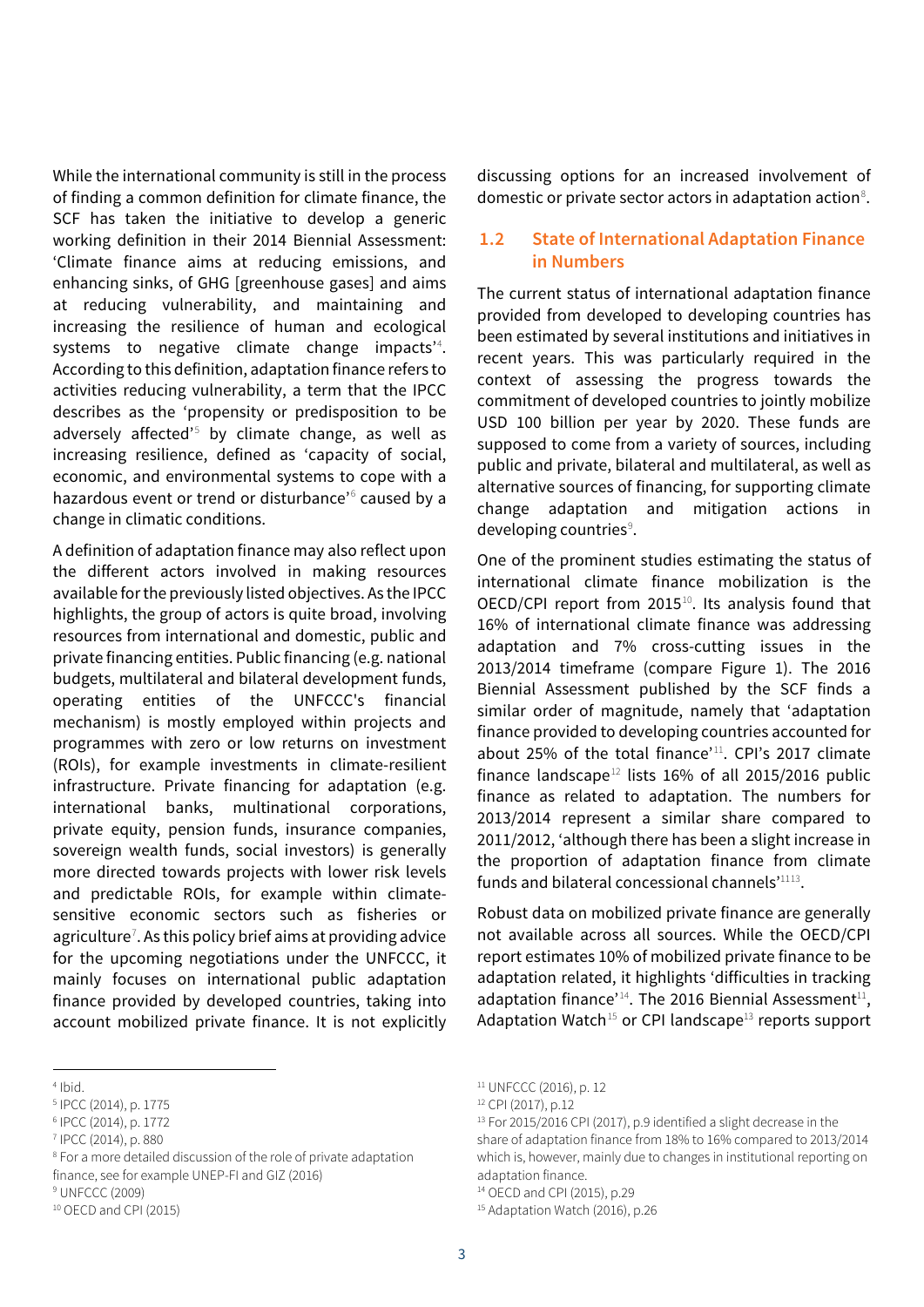this finding by stipulating 'scant', 'elusive' or 'nontracked' data on mobilized private resources.

Existing forecasts for the provision of international climate finance by 2020 do not indicate significant changes in the adaptation share and progress towards a more 'balanced' allocation. For instance, the OECD projections for 2020 expect 23% of bilateral and 24% of multilateral flows to target adaptation activities. Considering a consistent private finance mobilization ratio compared to OECD/CPI values for 2014, the overall adaptation share by 2020 would remain slightly below 20% while cross-cutting (adaptation and mitigation) activities would make up 7% of total internationally mobilized climate finance. Translated into absolute terms, international adaptation funding shares are expected to increase from USD 10 billion in 2014 to about USD 18 billion by 2020 (compare Figure 1).

Given the strong emphasis the Paris Agreement puts on scaling up adaptation finance, it is worth exploring key characteristics and instruments of current adaptation finance. With respect to instruments applied, grants play a significant role as 'they represent 56% of the bilateral finance reported to the OECD DAC with adaptation as a principal objective<sup> $16$ </sup> in 2014. The remaining bilateral volumes have been provided as concessional loans with a 42% share and other instruments with 2%. In the 2016 Biennial Reporting, reported grants have an even higher share. As illustrated in Figure 2, about 77% of climate-specific adaptation finance are grants, 17% concessional loans and about 6% blended grant/loan or other instruments. Overall, compared to mitigation finance – which is provided mainly in form of loans, blended finance or other instruments such as equity – International adaptation finance is heavily grant-based.



Figure 1: Mobilized international climate finance, estimation for 2014 and 2020, distinguished by funding source (in USD billions)

Source: Own illustration based on OECD/CPI (2015) and OECD (2016)

<sup>16</sup> UNFCCC (2016), p. 62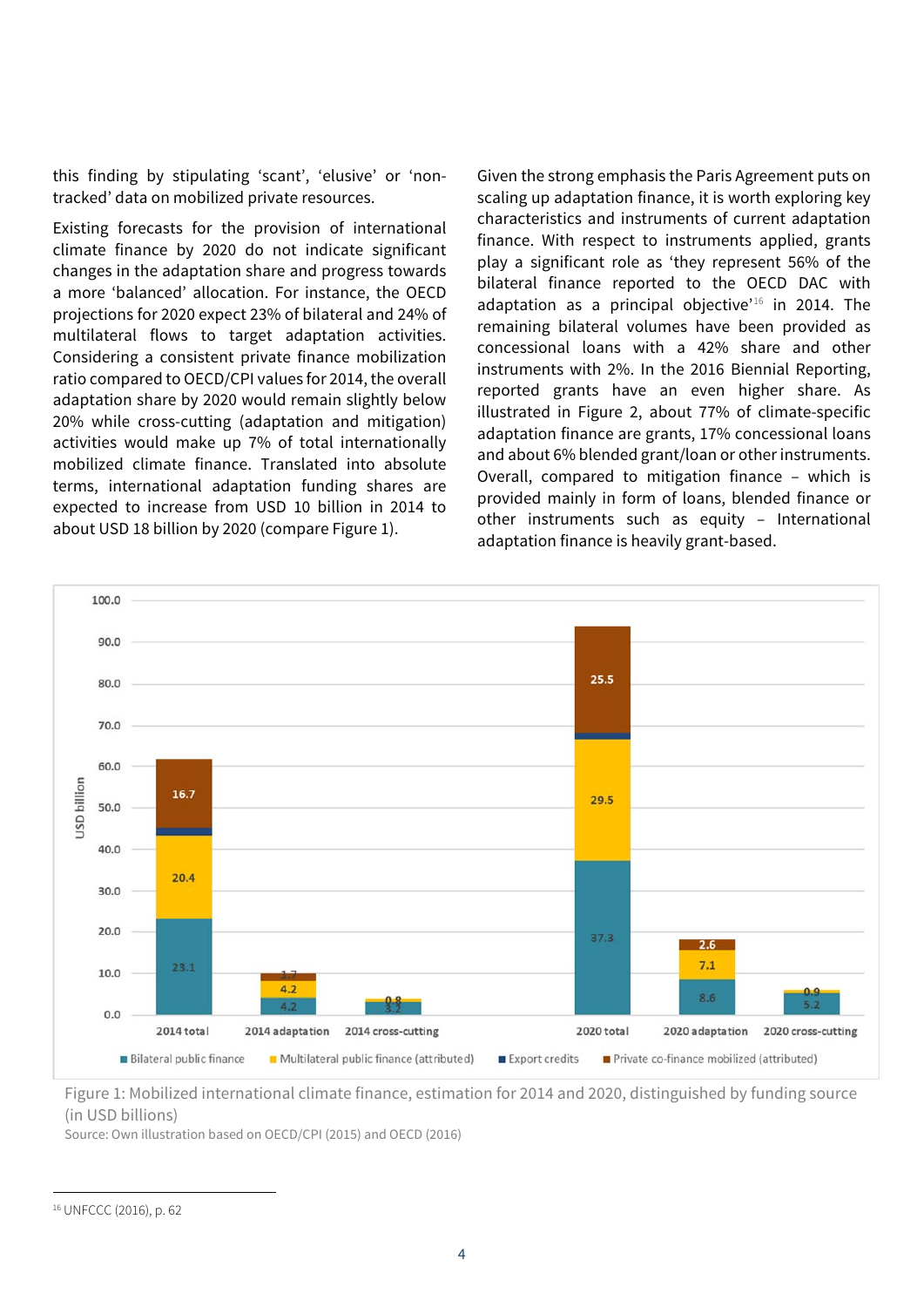

Figure 2: BR2 Reported international climate finance 2014, distinguished by thematic scheme and instrument (in USD billions)

Source: Own illustration based on Second Biennial Reporting

In the UNFCCC context, it is also interesting to highlight the current performance of multilateral funds supporting adaptation activities. Figure 3 shows the most prominent funds that provide financial support to adaptation activities. With about USD 1 billion each, the Least Developed Countries Fund (LDCF) under the Global Environment Facility (GEF) and the Pilot Programme for Climate Resilience (PPCR) managed by the World Bank have approved most funds to date. Regarding annual average approvals, the Green Climate Fund (GCF) is leading. Since its beginning of operations in 2015, about USD 200 million have been allocated to adaptation activities annually. Nevertheless only 27% of the GCF's total approved amount has been allocated

 $\overline{a}$ 

to adaptation while 32% addresses cross-cutting activities and 41% mitigation $17$ . About 88% of adaptation finance approved by multilateral climate funds comes in the form of grants $^{18}$ .

In contrast to a stagnant share of international adaptation finance, projections of adaptation needs highlight significantly increasing financial costs for impacted developing countries. UNEP estimates that the indicative adaptation costs for developing countries can be expected to increase from the range of USD 70 and 100 billion per year currently to a span of USD 140 to 300 billion per year by 2030 and to USD 280 to 500 billion per year by 2050 $^{19}$ .

<sup>&</sup>lt;sup>17</sup> GCF (2017): Portfolio Dashboard – Funding Amount by Target, October 2017

<sup>18</sup> UNFCCC (2016), p. 62f

<sup>19</sup> UNEP (2016); Climate Funds Update (2016)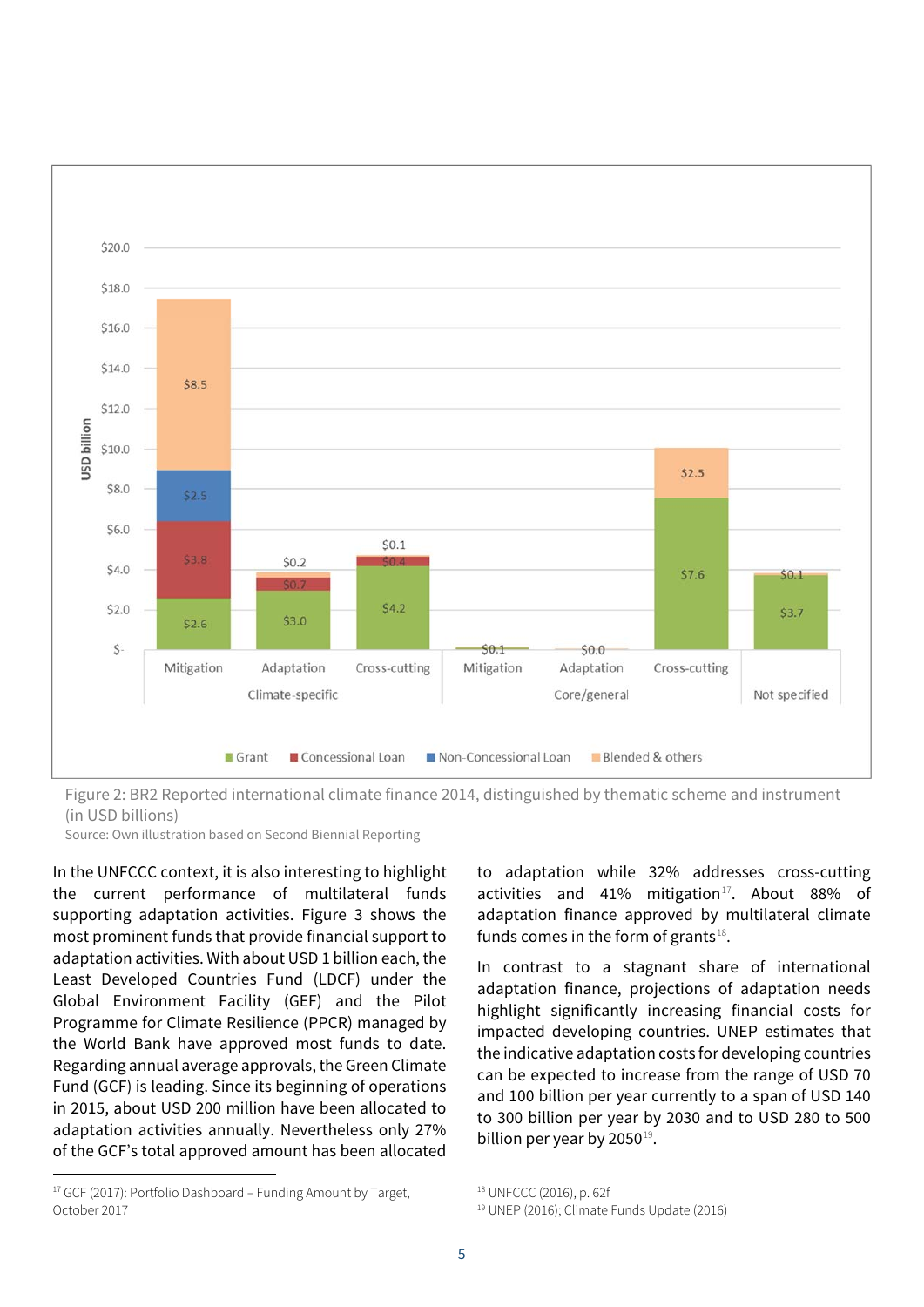

Figure 3: Total approved adaptation finance since start of operation and annual average adaptation finance of selected multilateral funds (in USD millions), as of mid-2017.

Source: Own illustration based on Climate Funds Update (2017), GCF (2017) and Adaptation Fund (2017a); additional information on the Funds' full names and start of operation in footnote<sup>20</sup>

Thus, current international finance levels fall short of present-day adaptation costs and are likely to be unable to meet the adaptation needs by 2020 unless they are significantly increased; looking forward to 2030, 'the total finance for adaptation in 2030 would have to be approximately 6 to 13 times greater than international public climate finance today<sup>'11</sup>. Given that developing countries already face an adaptation finance gap today that demand is 'likely to grow substantially over the coming decades, unless significant progress is made to secure new and additional finance for adaptation $2^{21}$ . This development is an important warning sign that must be reflected with high priority in the UN climate negotiations.

 $\overline{a}$ 

#### **1.3 Adaptation Finance Beyond the UNFCCC**

Besides the international adaptation finance that is discussed in the context of the UNFCCC as provided or mobilized resources from developed to developing countries, there are significant additional adaptation finance flows. Among these are public and private flows within and across developed countries, within and across developing countries and potentially also from developing to developed countries. In this context the most important non-UNFCCC related flows in developing countries are:

**Domestic public resources within developing countries**: Domestic expenditures for adaptation activities represent an important part of the required resources. However, according to the 2016 BA<sup>20</sup> and CPI  $2017<sup>22</sup>$ , comprehensive data on such expenditures from

<sup>20</sup> ASAP: Adaptation for Smallholder Agriculture Program (start of operation: 2012); Adaptation Fund (2010); GCF: Green Climate Fund (2015); LDCF: Least Developed Countries Fund (established 2001);

PPCR: Pilot Program for Climate Resilience (2008); SCCF: Special Climate Change Fund (established 2001)

<sup>21</sup> UNEP (2016), p. 16

<sup>22</sup> CPI (2017)p.9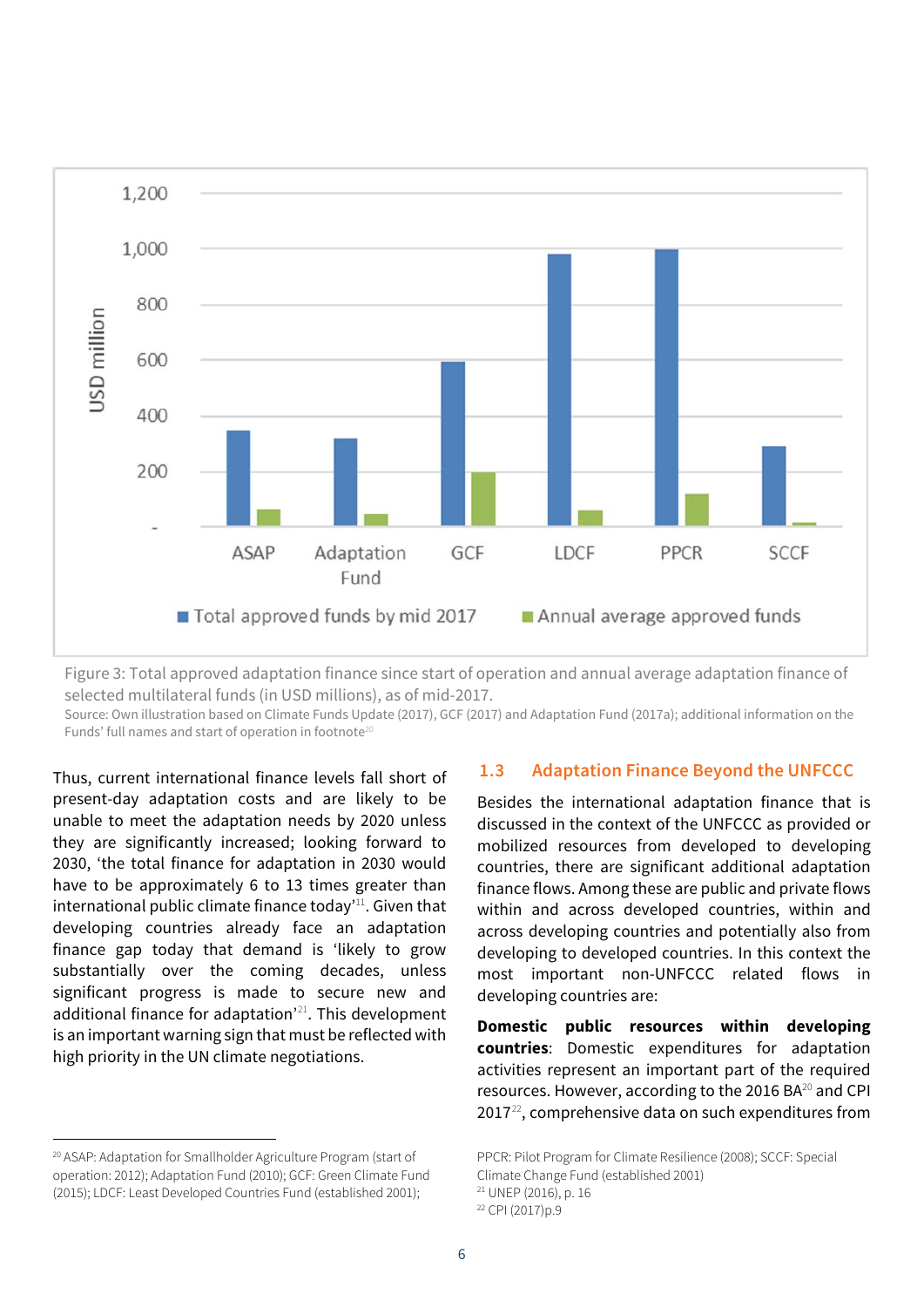national and regional developing-countries governments is not available. A more comprehensive transparency regime under the Paris Agreement might address this data gap. $^{23}$ 

**Private finance for adaptation activities**: Even with significantly up-scaled domestic and international public adaptation finance the estimated adaptation gaps cannot be fully addressed. Many stakeholders have a strong interest in the role of the private sector in supporting adaptation efforts through suitable investments. As UNEP-FI's 'Demystifying Adaptation Finance for the Private Sector' report argues, it is 'in the private actors' own interests to play a constructive and significant role in implementing the structural change, although this process is likely to require significant additional investment and financing<sup>224</sup>. Governments and public finance institutions can enable private actors to unlock climate resilience measures through various instruments such as regulations, capacity building or financial assistance. On a large scale, recent developments in the financial sector indicate that companies might be required to disclose their climatechange related risks to asset owners and managers, which might lead to greater awareness of these risks and ultimately greater willingness to invest in adaptation to address them. On a smaller scale, smallholders, producers and other micro, small and medium enterprises will have more pressure to adapt to changes in extreme weather events and will likely need support to be able to do so, e.g. through insurances, finance or capacity building. Innovative approaches such as the G7 InsuResilience Initiative could support such private activities. However, the potential of private adaptation finance might be difficult to access by some countries due to their level of development. For instance, highly vulnerable least developed countries (LDCs) with low adaptive capacities that attract low volumes of private investments in general will likely face challenges in mobilizing domestic or international private adaptation finance<sup>25</sup>.

# **2 Challenges for Adaptation Finance**

## **2.1 Balancing Allocation of Adaptation and Mitigation Finance**

As discussed in chapter 1.2, out of USD 57 billion mobilised climate finance estimated for 2013-14, only 16% contributed to climate change adaptation and 7% to projects and programmes of a cross-cutting nature. To address this issue, the term 'balanced' has been included in agreements under the UNFCCC, including the Copenhagen Accord of 2009, the Cancun Agreements of 2010 and the Paris Agreement of 2015. However, a major barrier to applying the approach of a balanced allocation is that there is no common understanding on its meaning. As the World Resources Institute has illustrated, there can be multiple approaches; a 50:50 commitment for adaptation and mitigation from public sources, a 50:50 mobilization for adaptation and mitigation from both public and private sources, or a balance based on need, postulating a preferential treatment for most vulnerable countries in securing adaptation finance $26$ . Taking the example of the GCF, which has become a major channel for international climate finance, the allocation of funding resources shall 'aim for a 50:50 balance between mitigation and adaptation over time $^{27}$ , while half the adaptation-related funding shall be in support of particularly vulnerable countries.

## **2.2 Finding a Common Definition and Harmonized Accounting for Adaptation**

Another persisting challenge of adaptation finance under the UNFCCC is to clearly define what can be labelled as adaptation. Adaptation itself has been defined in a broad sense, for example as a 'process of adjustment to actual or expected climate and its effects<sup>'28</sup> by the IPCC. Adaptation measures can be very similar to usual development efforts, making a separation in terms of investment challenging. An example of a situation, in which the absence of a clear adaptation definition has caused dissent, may be drawn from the GCF Board Meetings. At the 11<sup>th</sup> Board Meeting,

<sup>&</sup>lt;sup>23</sup> Please also see the CFAS Policy Brief on "Transparency of support received" (2017) and on "Reporting climate finance under the UNFCCC" (2016) 24 UNEP-FI (2016), p.41

<sup>25</sup> UNFCCC (2016), p. 55 and 63

<sup>26</sup> WRI (2013): Is Adaptation Short-Changed? The Imbalance in Climate Finance Commitments

<sup>27</sup> GCF (2017), GCF/B.06/18: Decision B.06/06

<sup>28</sup> IPCC (2014)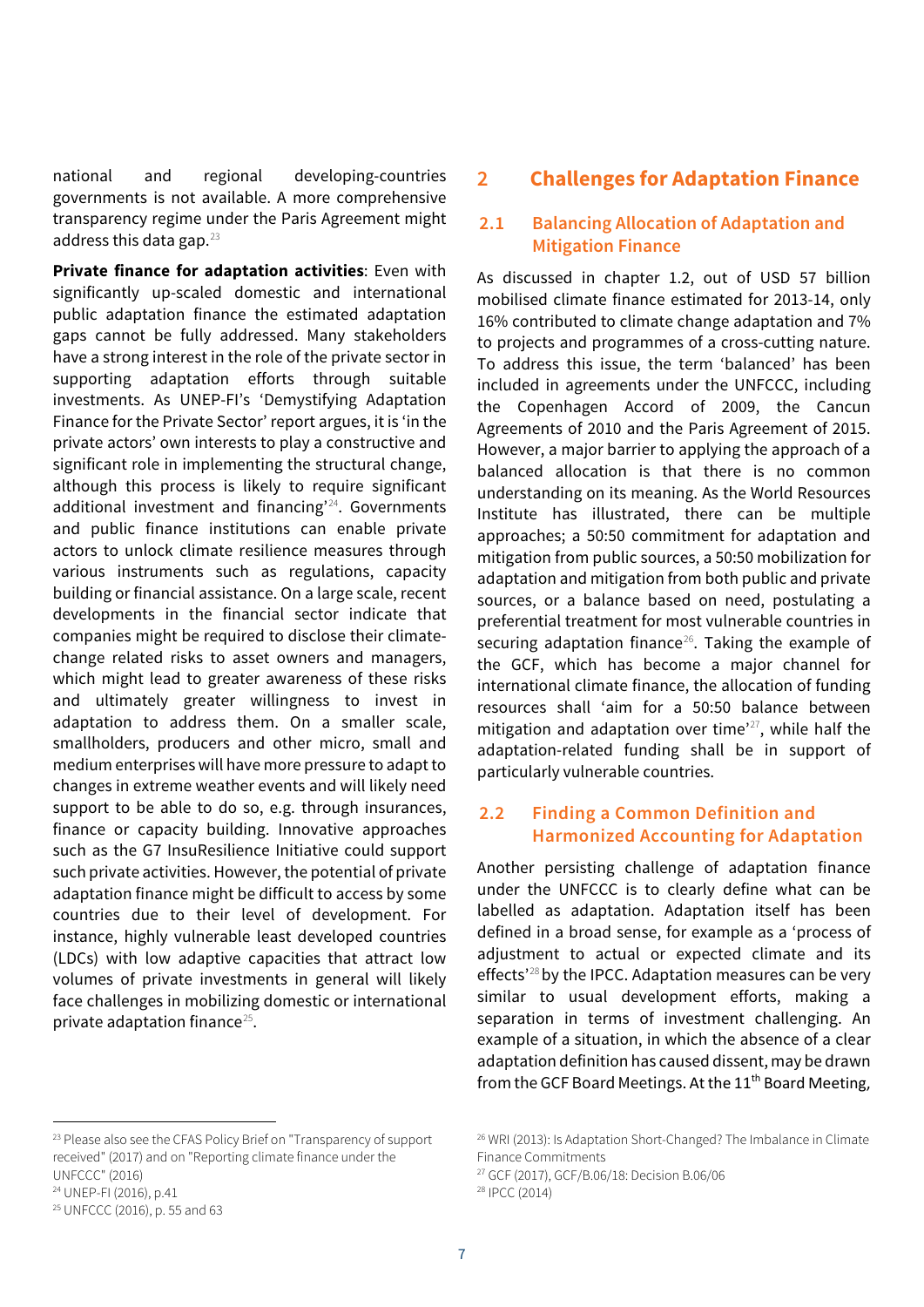two proposals in the area of water management in the Maldives and Fiji had been adopted, while some Board members raised concerns about strong similarities to traditional development projects. At the 13th Board Meeting, this was the case for a solar energy project proposal for Chile that was eventually still accepted as cross-cutting $^{29}$ . The Board has also not approved two projects in the past year, where disagreement as to whether the proposed activities could be considered adaptation was amongst the reasons the Board of the Fund could not find consensus.

Apart from the lack of a common definition, the application of different practices for labelling adaptation-relevant activities has also faced criticism. As outlined in the latest Adaptation Transparency Gap report by Adaptation Watch, limited guidance by the UNFCCC on collecting and communicating information about climate finance flows leaves a lot of room for individual methodological preferences, leading to noncomparable data and non-transparent accounting practices. An example mentioned by the report is the OECD Rio Markers, which would allow for multiple counting if projects are targeting several Rio Markers at the same time $^{30}$ .

#### **2.3 Facilitating Access to Adaptation Finance**

Efficient adaptation planning processes which are country-driven and considerate of the limited resources available are an essential element underpinning the delivery of impactful adaptation measures and accessing finance accordingly. According to a Guidance Note by the NAP Global Network on financing needs for National Adaptation Plans (NAPs), there is still only a 'limited number of sources (primarily domestic public finance, bilateral providers and multilateral funds) [available to] provide dedicated support for the development phase of the NAP process'<sup>31</sup>. To address this issue, Parties at COP21 tasked the GCF to mobilize support for developing countries on this matter<sup>32</sup>. As an immediate reaction, the GCF created a financing window for NAPs and/or other adaptation planning

<sup>29</sup> Examples on debates regarding adaptation classification of proposals at GCF Board Meetings: (a) FP008: Water Supply and Waste Water Management, ADB, Fiji (see CFAS Daily Briefing 11<sup>th</sup> GCF Board Meeting - 04 November 2016, p. 5), (b) FP017: Climate Action Solar Energy Development Programme in the Tarapacá Region, CAF, Chile (see CFAS Daily Briefing 13t<sup>h</sup> GCF Board Meeting - 29 June 2016, p. 4).<br><sup>30</sup> Adaptation Watch (2016)

 $\overline{a}$ 

processes under the Fund's Readiness and Preparatory Support Programme, offering an allocation of up to USD 3 million per country $^{33}$ . Taking note of this positive development, Parties at COP 22 still stressed the need to further invest in more efficient planning and improved managing of available adaptation funding in connection to long-term prospects of mobilizing climate finance $34$ .

Another issue that has been raised in connection with accessing climate finance in general, including adaptation, is that certain public channels for climate finance still apply procedures that create high barriers for countries with limited capabilities, such as LDCs and Small Island Developing States (SIDS)<sup>35</sup>. In the most recent guidance from the COP to the GCF, for example, Parties request the Fund to continue its development of 'simplified and efficient application and approval procedures'<sup>36</sup>.

Finally, a development which partially relates to the increasing attention that the GCF received from donors is that other sources of international climate finance, which are especially relevant for supporting adaptation, have been facing a decline in contributions. This is for instance the case for the Adaptation Fund (AF), which has addressed this issue by developing a resource mobilization strategy and appointing a related task force $37$ .

32 UNFCCC (2016), Decision 1/CP.21, paragraph 46

- 34 UNFCCC (2017a), Decision 7/CP.22
- <sup>35</sup> Ibid.; Adaptation Committee (2017)

<sup>31</sup> NAP Global Network (2017)

<sup>33</sup> GCF (2017), Decision B.13/09

<sup>36</sup> COP 22/ decision 10/CP.22

<sup>&</sup>lt;sup>37</sup> Adaptation Fund (2017b)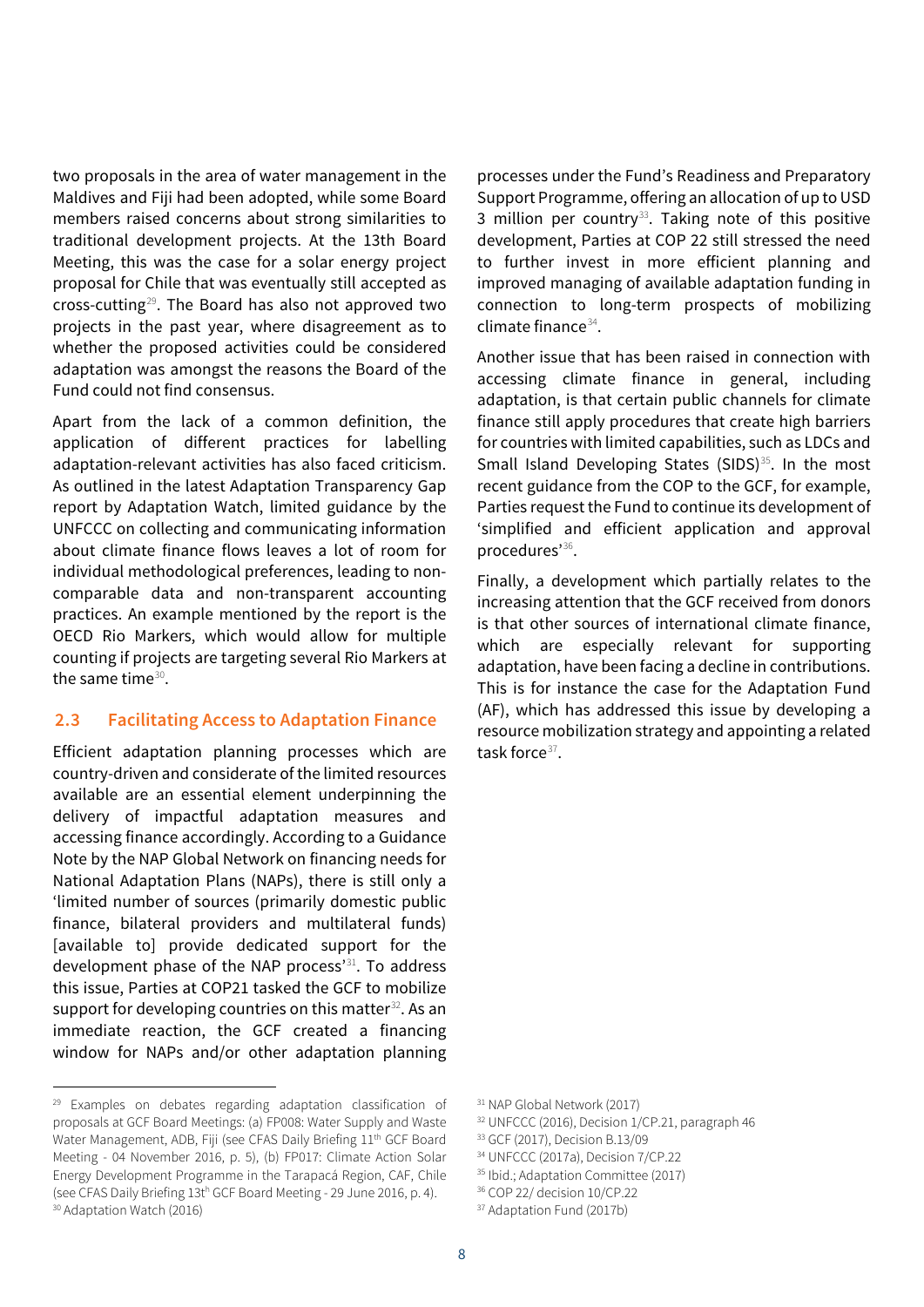# **3 Adaptation Finance under the UNFCCC and at COP23 in November 2017**

Under the UNFCCC, adaptation finance is represented in various negotiation streams and bodies such as:

- 1. Conference of the Parties (COP),
- 2. Conference of the Parties Serving as the Meeting of the Parties to the Kyoto Protocol (CMP),
- 3. Conference of the Parties Serving as Meeting of the Parties to the Paris Agreement (CMA),
- 4. Subsidiary Body for Implementation (SBI),
- 5. Subsidiary Body for Scientific and Technological Advice (SBSTA),
- 6. Ad Hoc Working Group on the Paris Agreement (APA) (see also Figure 4)

For providing climate finance resources to assist developing countries in addressing climate change, a

**financial mechanism** has been established under the Convention. The **Global Environment Facility** (GEF) and the **Green Climate Fund** (GCF) serve as the operating entities of the financial mechanism of the Convention. The **Least Developed Countries Fund** (LDCF) and the **Special Climate Change Fund** (SCCF) are nested under the GEF.

In addition to these entities of the financial mechanism of the Convention that will also serve the Paris Agreement, the **Adaptation Fund** (AF) was established under the Kyoto Protocol. It is funding small-scale adaptation projects in developing countries and has an allocation cap of USD 10 million per country. $38$  The Adaptation Fund is the only Fund exclusively dedicated to support adaptation actions in developing countries. COP22 decided that this Fund should also serve the Paris Agreement and that open questions around governance and institutional arrangements, safeguards and operating modalities should be resolved by COP24 in 2018.



Figure 4: Institutional structure on adaptation and related support under the UNFCCC Source: Own illustration based on UNFCCC 2013

<sup>38</sup> Adaptation Fund (2017b)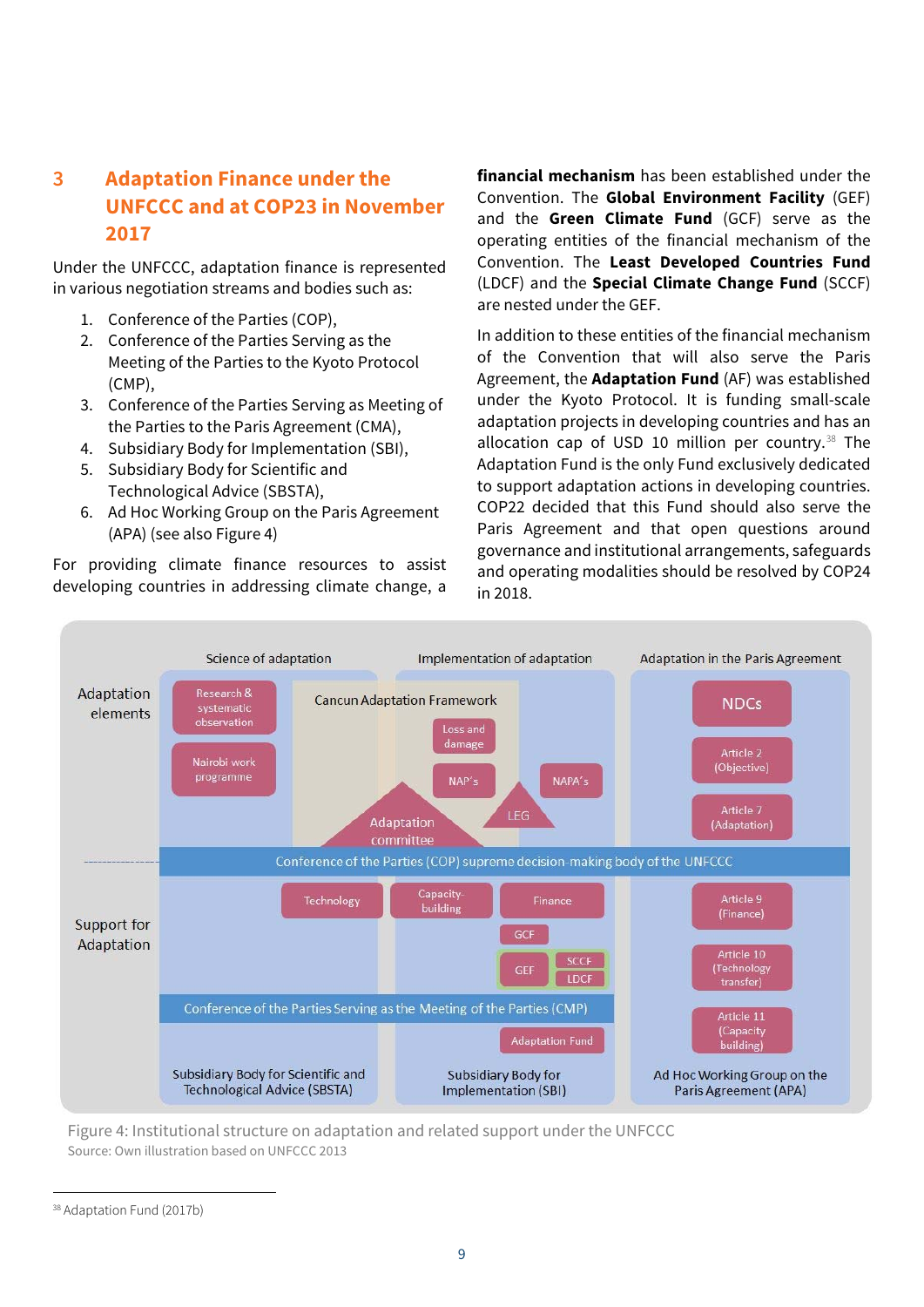#### **Conference of Parties (COP)**

**Long-term finance** is a major agenda item under the COP. Until 2020 every session will consist of an annual in-session workshop and a biennial high-level ministerial dialogue $^{39}$ . This agenda item is important for negotiations on how to scale up climate finance for mitigation and adaptation in a balanced manner and on reaching the goal of USD 100 billion per year by 2020. An in-session workshop will be organized at COP23 with a view to translate the needs identified in country-driven processes into projects and programmes, enhancing the roles and policies for developing enabling environments for climate finance and facilitating enhanced direct access in developing countries. Issues related to a clear pathway to meeting the global targets through a transparent process, clear definitions of climate finance, private finance versus the public finance and additionality of climate finance are also likely to be raised under this agenda item.

Reports from and guidance to the operating entities of the financial mechanism, i.e. the **GEF** and the **GCF** will also be considered by the COP, but as separate agenda items. The GEF<sup>40</sup> and the GCF<sup>41</sup> provide an annual progress report based on which the COP provides guidance on policies, programme priorities and eligibility criteria.

Under the GEF agenda item, the following issues are addressed: the LDCF, whose role is to support LDCs' work programmes including NAPAs, the SCCF supporting all developing countries, as well as issues such as the Capacity-building Initiative for Transparency (CBIT), NAP preparation and the GEF replenishment process.

Under the GCF agenda item, Parties will discuss the Readiness and Preparatory Support Programme, information sharing and communication with National Designated Authorities (NDA) and other relevant stakeholders, support for NAP, improvement of the project approval process and preparation for the first formal replenishment process for the GCF among others.

#### **Subsidiary Body for Implementation (SBI)**

Within the SBI**,** progress made on the formulation and implementation of **NAPs**<sup>42</sup> is considered. Here the Least Developed Countries Expert Group (LEG) will report on the implementation of the rolling work programme for 2016–2017, involving inter alia the organization of five regional training workshops on NAPs and two regional NAP Expos in 2017. Under its mandate, the LEG is also currently involved in developing supplementary guidelines on regional approaches to adaptation planning as well as working jointly with the Adaptation Committee on improving access to funding from the GCF in support of NAPs. As a result of the upcoming negotiations, the LEG is expected to receive recommendations on its ongoing engagement on facilitating preparation and implementation of NAPs, as well as on measuring progress.

The report of the **Adaptation Committee<sup>43</sup> (AC)** will be considered by both SBI and SBSTA, as well as forwarded to the COP for its consideration. At COP22, the AC had been commissioned to work jointly with the LEG, the SCF and other relevant bodies on developing methodologies and recommendations about how to facilitate the mobilization of support (including finance) for adaptation in developing countries and how to review the adequacy and effectiveness of adaptation and support referred to in Article 7, paragraph 14(c), of the Paris Agreement. The report by the AC to be discussed at the upcoming negotiations includes these methodology recommendations, outlining potential measures to be taken by both developed and developing countries. It is recommended, for example, that developing country Parties should further enhance their enabling environments with a view to improving access to international public support and to enhancing the involvement of the private sector and that all Parties should engage in reporting support provided and received.

40 UNFCCC (2017b): Report of the Global Environment

<sup>39</sup> UNFCCC (2017b): In-session workshop on long-term climate finance in 2017, (FCCC/CP/2017/4) and Second biennial high-level ministerial dialogue on climate finance, (FCCC/CP/2017/8)

Facility(FCCC/CP/2017/7) and Report of the Standing Committee on Finance(FCCC/CP/2017/9)

<sup>41</sup> UNFCCC (2017b): Report of the Green Climate

Fund(FCCC/CP/2017/5) and Report of the Standing Committee on Finance, (FCCC/CP/2017/9)

<sup>42</sup> UNFCCC (2017b): Report of the Adaptation Committee,

<sup>(</sup>FCCC/SB/2017/2/Add.1-FCCC/SBI/2017/14/Add.1) 43 Ibid.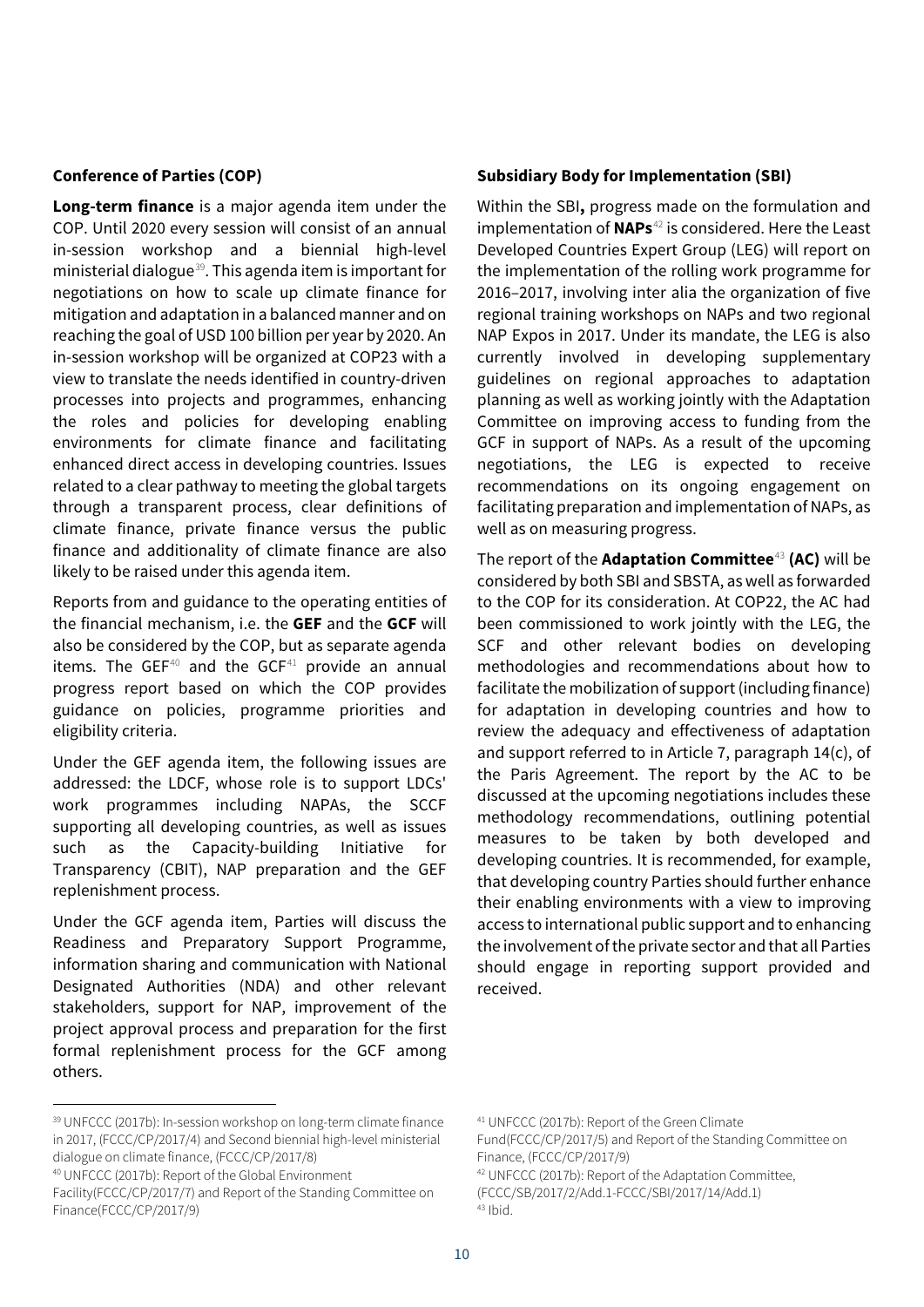Similarly, **matters related to the least developed countries<sup>44</sup>** are also considered as an SBI agenda item. The LDCs continue to demand that their special circumstances are considered when it comes to supporting their adaptation needs and actions.

#### **Subsidiary Body for Scientific and Technological Advice (SBSTA)**

Under the SBSTA, it is mainly the modalities for the accounting of financial resources provided and mobilized through public interventions in accordance with Article 9, paragraph 7, of the Paris Agreement that have a direct impact on the provision of adaptation finance. The consultations on this topic will continue in Bonn with a view to finalizing modalities in the coming year. The SBSTA will consider the recommendations provided by the **Standing Committee on Finance (SCF)** in the 2016 Biennial Assessment. Here the SCF for instance reiterated its call for improving guidelines on the reporting of financial information including for adaptation<sup>45</sup>.

#### **Conference of Parties Serving as the Meeting of the Parties to the Kyoto Protocol (CMP)**

Matters relating to the **Adaptation Fund** are considered under the CMP and the Adaptation Fund Board reports<sup>46</sup> to the CMP at every session. Based on the report, the CMP provides guidance to the Adaptation Fund Board and takes any action it deems appropriate. The CMP is also likely to adopt the work done on the third review<sup>47</sup> of the Adaptation Fund which it had requested the SBI to conduct. Although the Fund currently sits under the CMP, negotiations are under way in the APA on how it can serve the Paris Agreement and thus the CMA $48$  as well.

#### **Ad Hoc Working Group on the Paris Agreement (APA)**

Finally, at COP23 both **SBSTA and APA** will discuss adaptation finance<sup>49</sup> under the Paris Agreement in the context of Article 7 and Article 9. **Article 7** 'recognizes the importance of support for and international cooperation on adaptation efforts and the importance of taking into account the needs of developing country

```
47 Ibid.
```
 $\overline{a}$ 

Parties, especially those that are particularly vulnerable to the adverse effects of climate change.'<sup>50</sup> Regarding the provision of financial support, **Article 9** and its paragraphs 1 and 4 on balanced allocation of resources to mitigation and adaptation are relevant. These adaptation elements are discussed in both the APA and the SBSTA. Guidance in relation to the adaptation communication under Article 7, para 10 and 11 is considered under APA. It demands Parties to periodically submit and update an adaptation communication including their priorities, implementation and support needs, plans and actions, without creating any additional burden for developing country Parties. To prepare for this discussion, Parties were invited to submit their views prior to COP23; the Secretariat will prepare a technical paper summarising adaptation-related information.

Another important agenda item under APA are the Modalities, Procedures and Guidelines (MPGs) for the transparency framework for action and support referred to in Article 13 of the Paris Agreement. The agenda item will primarily consider support provided and received when it comes to climate finance. The work is in progress and the Secretariat will organize a round table on 4 and 5 November 2017 in Bonn for further considerations.

49 UNFCCC (2017b): Technical paper on adaptation-related information included in NDC, NAP and recent national communications (FCCC/TP/2017/7) 50 UNFCCC (2015)

<sup>44</sup> UNFCCC (2017b): The 32nd meeting of the Least Developed Countries Expert Group (FCCC/SBI/2017/14) f 45 UNFCCC (2016)

<sup>46</sup> UNFCCC (2017b): Report of the Adaptation Fund Board, (FCCC/KP/CMP/2017/6)

<sup>48</sup> Conference of the Parties serving as the meeting of the Parties to the Paris Agreement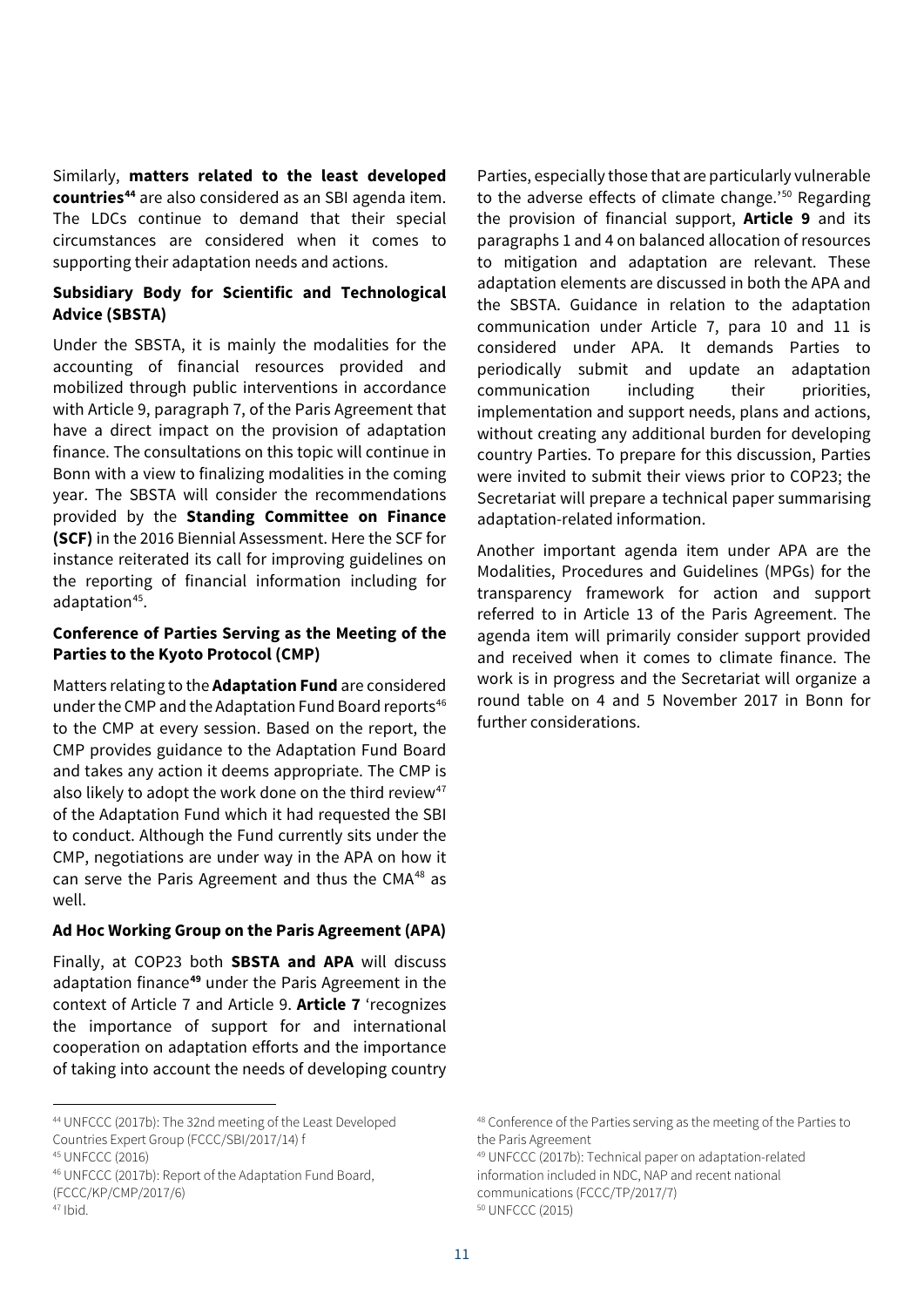# **4 Recommendations / conclusions**

Currently, international adaptation finance faces significant challenges. Foremost, the existing flows seem to be inadequate to fully address developing countries' adaptation needs. If this trend continues, the poor and vulnerable countries will have insufficient resources for adaptation to climate change and resilience building. Furthermore, adaptation finance lacks a common definition and harmonized accounting approaches, impeding transparency, comparability and comprehensive reporting. Additionally, some countries face challenges with tapping existing resources showing that facilitated access is required.

Within the upcoming climate negotiations at COP23, Parties will address challenges arising from current practices in adaptation finance from various angles, including the mobilization of and access to financial support, the facilitation of adaptation planning processes or the assessment and communication of respective adaptation needs. Considering the latest development under the different work streams of the negotiations, the following recommendations should be considered for enhancing action by both developed and developing countries on the matter of adaptation finance:

- As the AC report plays a role in several negotiation streams (SBI, SBSTA and COP), negotiators with a core interest in strengthening adaptation finance can use these opportunities to express their support for its recommendations, while also making sure that they will be well-connected to the future work programmes of bodies in support of adaptation planning in developing countries (e.g. AC, LEG).
- In continuing to work on solutions for accessing adaptation finance, the LEG should be mandated to maintain its close collaboration with bodies under the financial mechanism to the Convention. In addition, the topic of mobilizing finance from a wide range of sources should be addressed within the work programme for the upcoming year, especially within regional workshops and NAP Expos.
- In the context of the USD 100 billion annual goal by 2020, a more balanced allocation of public finance for adaptation is imperative. Although the sources of finance may be diverse, adaption will require a committed share coming from public sources. This will play a role in the discussions under the "Long-Term Finance" agenda item.
- As even with significantly scaled-up public adaptation finance, the estimated adaptation gaps (see chapter 1.2) cannot be fully addressed, many stakeholders have strong interest in the role of the private sector. Both the COP23 but also institutions and initiatives beyond should engage in identifying sectors, frameworks, regulations and policies that promote private sector engagement. Policymakers under the UNFCCC and beyond are recommended to address demand and supply side barriers for adaptation finance $51$ through integrating private actors in national and regional adaptation planning. Private enterprises' awareness and activities can be stimulated through support for knowledge generation and support regarding public investment criteria. The latter should be considered in the context of mainstreaming and standardizing adaptation finance tracking as discussed above.

Regarding UNFCCC related adaptation-focused or multi-thematic funds considering adaptation in their portfolio, negotiators should take into account the following processes and workstreams relevant at  $COP23:$ 

• The process of accessing funds from the GCF has been very complicated, burdensome and lengthy. Poor and vulnerable countries find it extremely difficult to understand the process and access funding. They potentially need further readiness and project development support such as an enhanced operation of the Project Preparation Facility. Furthermore, the GCF Board might need COP guidance on how to deal with the imbalanced distribution of funds between mitigation, cross-cutting and

<sup>51</sup> Compare UNEP-FI and GIZ (2016) , p. 6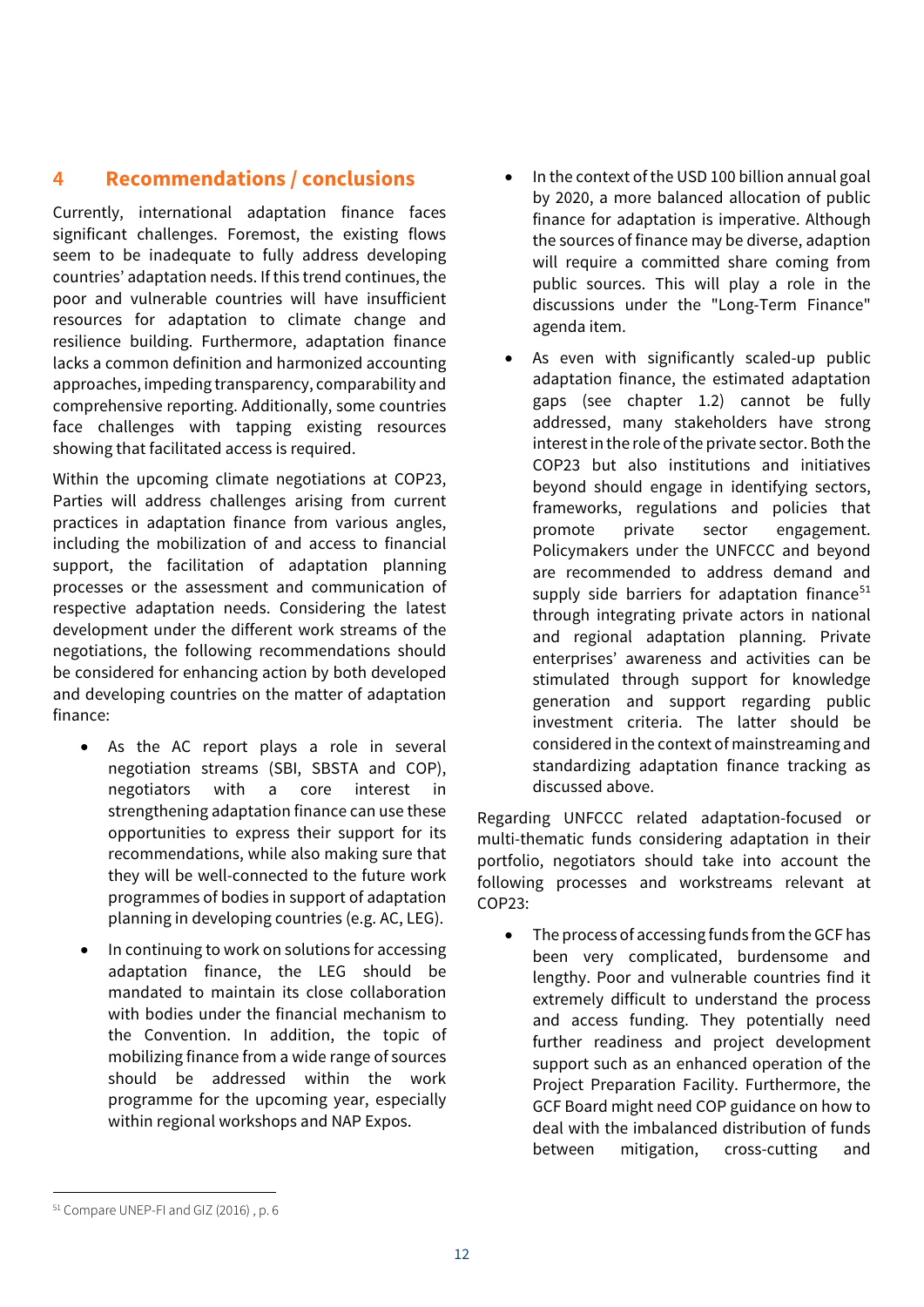adaptation. Here, it would be helpful if the COP would provide guidance on whether crosscutting funding should also be partly attributed to adaptation when assessing if the '50:50 allocation' is being achieved. If this is the case, the Board might need additional methodological recommendations for accounting adaptation elements in crosscutting projects. This agenda item is considered under the COP, which provides guidance to the fund.

- The Adaptation Fund is the only fund exclusively dedicated to adaptation actions in developing countries. However, this Fund lacks resources and is dependent on voluntary pledges because the share of proceeds from the Clean Development Mechanism as its other funding source is not anymore mobilizing resources at a significant scale. Its future needs to be sustained with sufficient resources. Also, the Fund requires a clear linkage on how it can serve the Paris Agreement. This negotiation is being considered under APA and needs an agreement by COP24.
- The LDCF is dedicated to support the poorest and most vulnerable countries who were asked to develop NAPs to meet their urgent and immediate adaptation needs. However, the lack of financial resources in this Fund is a serious challenge as many of the projects submitted are waiting for funding. The COP provides a chance to contribute to the LDCF for the upcoming years. This issue can be taken up in the agenda item 'Matters Related to the LDCs' under the COP.
- Additional capacity building efforts for enabling developing country institutions to access international climate finance, particularly multilateral climate funds, should be strengthened. This is a general issue raised under the agenda items on GCF and GEF guidance as well as matters related to the LDCs among others under the COP.

As identified in chapter 3, there is a general need to increase transparency and streamline methodologies to track adaptation finance, both under but also beyond the UNFCCC. A more streamlined approach with

increased standardization would help to address several challenges at once, such as these:

- While adaptation finance can always be considered as development finance, the question is how to guarantee that mainstreamed development finance is not relabelled as adaptation finance in the context of the obligation to provide 'new and additional' climate finance.
- It needs to be clarified how to deal with programmes and projects that have been labelled as cross-cutting (mitigation and adaptation);
- The lack of comparability and transparency among bilateral, multilateral and other donors hinders the identification of best-practice experience and lessons-learned;
- In the UNFCCC negotiations, adaptation and finance are mainly treated separately. This may help provide clarity under specific themes. However, when it comes to implementation, a separate track of negotiations often creates confusion. Arrangements for information sharing and cross-sharing between the finance and adaptation tracks are required.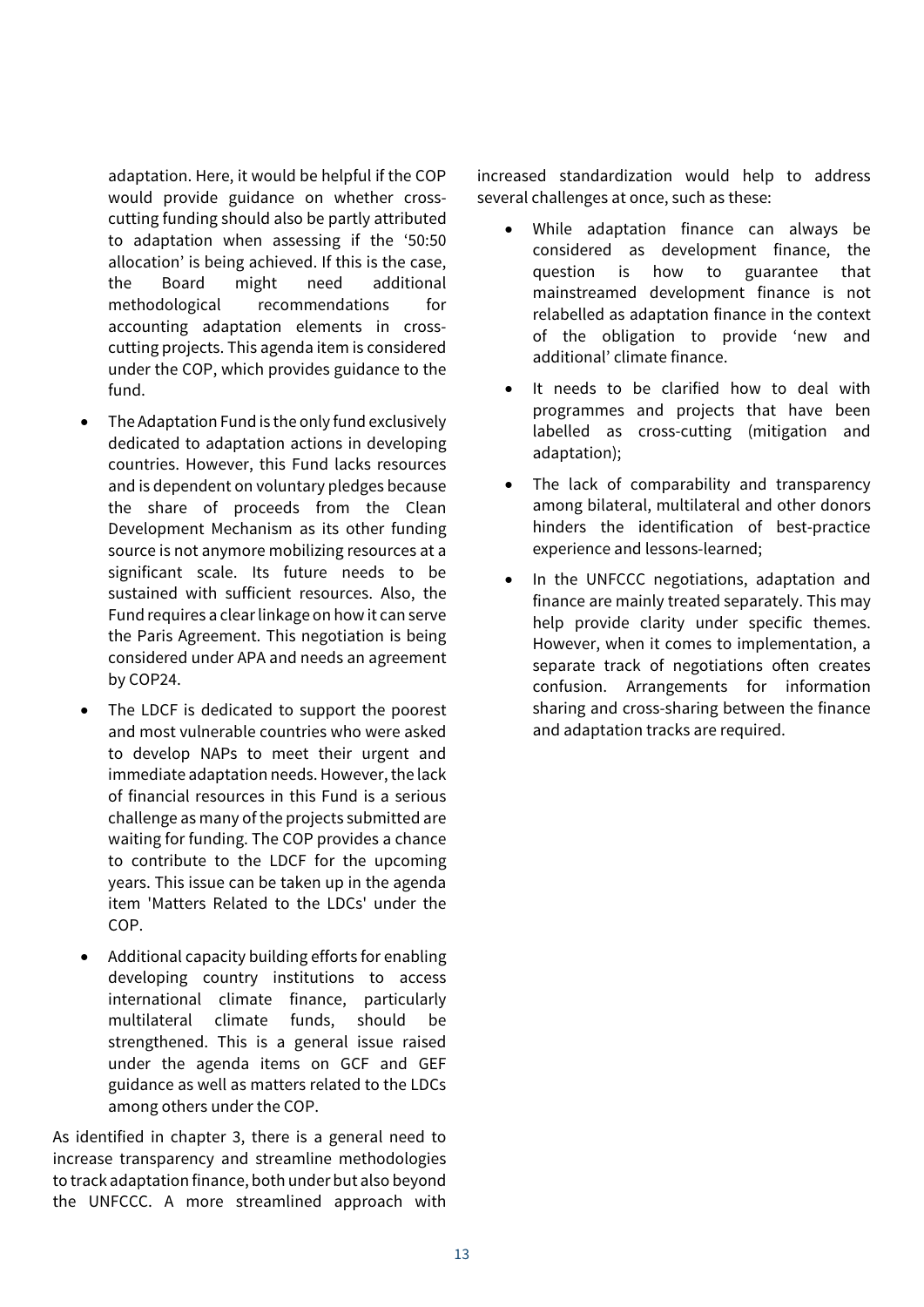# **References**

 **Adaptation Committee (2017):** Draft information paper on experiences of countries in accessing the readiness programme for adaptation of the Green Climate Fund, available at

http://unfccc.int/files/adaptation/groups\_committee s/adaptation\_committee/application/pdf/ac11\_9aii\_ readiness.pdf

- **Adaptation Fund (2017a):** Portfolio, available at https://www.adaptation‐fund.org/projects‐ programmes/
- **Adaptation Fund (2017b):** Resource Mobilizing Strategy, available at https://www.adaptation‐ fund.org/wp‐ content/uploads/2017/05/AFB\_Resource\_mobilizati on strategy for posting.pdf
- **Adaptation Fund (2017c):** Adaptation Fund at COP23, available at https://www.adaptation‐ fund.org/cop23/
- **Adaptation Watch (2016):** 2016 Adaptation Finance Transparency Gap Report, available at https://static1.squarespace.com/static/56410412e4b 09d10c39ce64f/t/581af8272e69cfd82f8a834a/14781 62481457/Adaptation+Watch+Report+2016+Digital+ FIN.pdf
- **Climate Funds Update (2016):** Climate Finance Thematic Briefing: Adaptation Finance, available at https://www.odi.org/sites/odi.org.uk/files/resource‐ documents/11024.pdf
- **Climate Funds Update (2017):** Data dashboard, available at

http://www.climatefundsupdate.org/data

 **Climate Finance Advisory Service (CFAS) (2016):** Reporting of Climate Finance under the UNFCCC, available at

http://www.cfas.info/en/publication/reporting‐ climate‐finance‐under‐unfccc

 **Climate Finance Advisory Service (CFAS) (2017):** Daily Briefings Green Climate Fund Board Meeting, available at http://www.cfas.info/en/knowledge/green\_climate\_

fund/documents

 **Climate Policy Initiative (CPI) (2017):** Global Landscape of Climate Finance 2017, available at https://climatepolicyinitiative.org/wp‐ content/uploads/2017/10/2017‐Global‐Landscape‐

#### of‐Climate‐Finance.pdf

- **Intergovernmental Panel on Climate Change (IPCC) (2014).** Climate Change 2014 Impacts, Adaptation and Vulnerability ‐ Summary for policymakers, available at http://www.ipcc.ch/pdf/assessment‐ report/ar5/wg2/ar5\_wgII\_spm\_en.pdf
- **Green Climate Fund (GCF) (2017):** Board Meetings, available at http://www.greenclimate.fund/boardroom/board‐ meetings/documents
- **NAP Global Network (2017):** Financing National Adaptation Plan (NAP) Processes: Contributing to the achievement of nationally determined contribution (NDC) adaptation goals, available at http://napglobalnetwork.org/wp‐ content/uploads/2017/08/napgn‐en‐2017‐financing‐ nap‐processes.pdf
- **Organisation for Economic Co‐operation and Development (OECD), Climate Policy Initiative (2015):** Climate Finance in 2013 – 14 and the USD 100 billion goal, available at http://www.oecd‐ ilibrary.org/docserver/download/9715381e.pdf?expi res=1507730720&id=id&accname=guest&checksum= 05C86125D6F66F74619E312E14D684BA
- **Organisation for Economic Co‐operation and Development (OECD) (2016):** 2020 Projections of Climate Finance Towards the USD 100 Billion Goal, available at

https://www.oecd.org/environment/cc/Projecting%2 0Climate%20Change%202020%20WEB.pdf

- **UNEP (2016):** The Adaptation Finance Gap Report 2016, available at http://www.unep.org/adaptationgapreport/sites/un ep.org.adaptationgapreport/files/documents/agr201 6.pdf
- **UNEP Finance Initiative (UNEP‐FI), Deutsche Gesellschaft für Internationale Zusammenarbeit (GIZ) (2016):** Demystifying adaptation finance for the private sector, available at http://www.unepfi.org/news/themes/climate‐ change/demystifying-adaptation-finance-forprivatesector/
- **UNFCCC (1992):** United Nation Framework Convention on Climate Change, available at http://unfccc.int/files/essential\_background/backgro und\_publications\_htmlpdf/application/pdf/conveng. pdf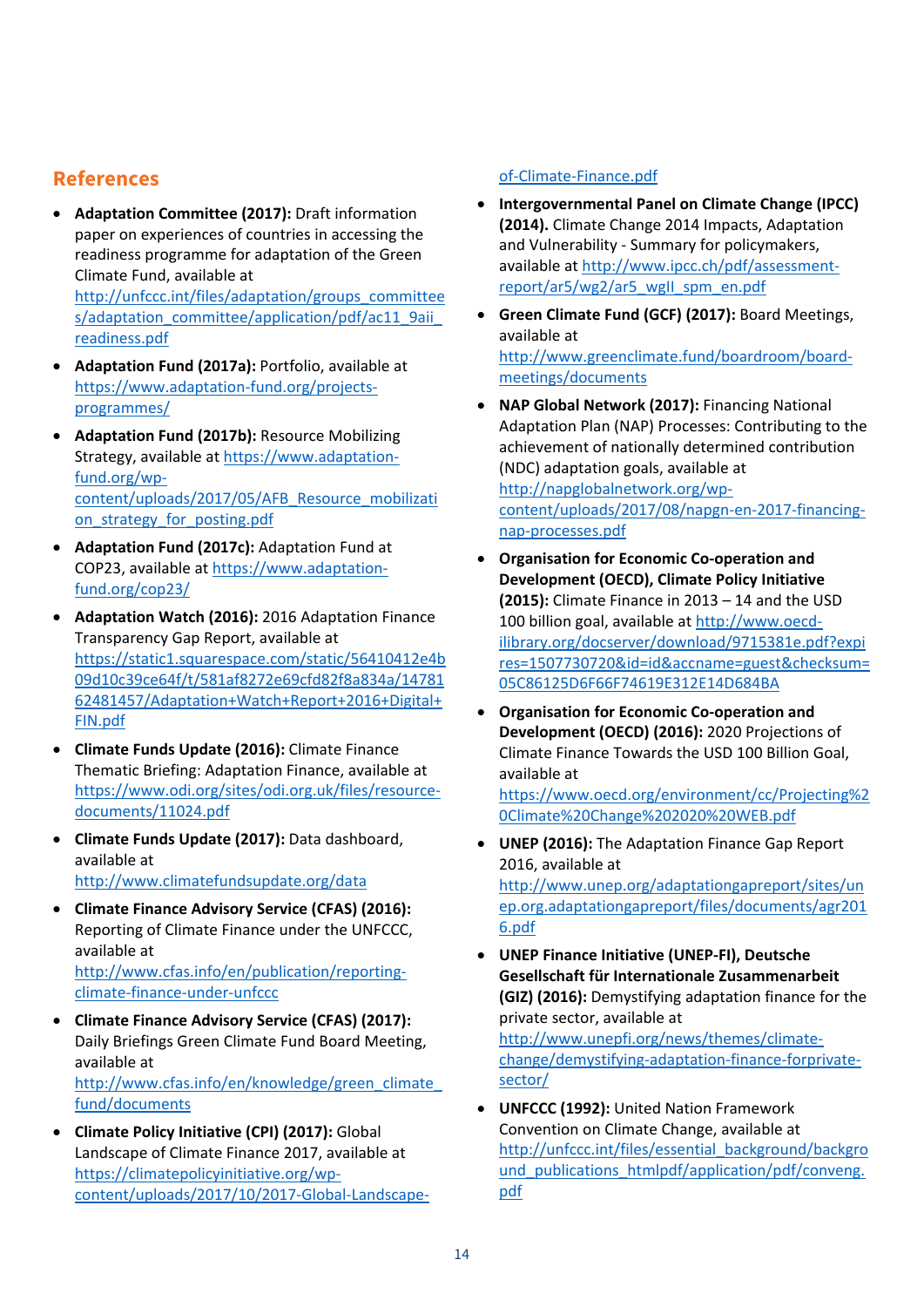- **UNFCCC (2009):** Copenhagen Accord, available at http://unfccc.int/resource/docs/2009/cop15/eng/11 a01.pdf
- **UNFCCC (2010):** Cancun Agreements, available at https://unfccc.int/resource/docs/2010/cop16/eng/0 7a01.pdf
- **UNFCCC (2013):** Adaptation Committee ‐ The State of Adaptation under the United Nations Framework Convention on Climate Change, available at https://unfccc.int/files/adaptation/cancun\_adaptatio n framework/adaptation committee/application/pd f/ac\_2013\_report\_low\_res.pdf
- **UNFCCC (2015):** Paris Agreement, available at http://unfccc.int/files/essential\_background/convent ion/application/pdf/english\_paris\_agreement.pdf
- **UNFCCC (2016):** The second biennial assessment and overview of climate finance flows, available at http://unfccc.int/cooperation\_and\_support/financial \_mechanism/standing\_committee/items/10028.php
- **UNFCCC (2017a)):** Report of the Conference of the Parties on its twenty‐second session, available at http://unfccc.int/meetings/marrakech\_nov\_2016/m eeting/9567/php/view/decisions.php#c
- **UNFCCC (2017b):** UN Climate Change Conference ‐ November 2017, available at http://unfccc.int/2860.php
- **World Resources Institute (WRI) (2013):** Is Adaptation Short‐Changed? The Imbalance in Climate Finance Commitments, Blog post by Pieter Terpstra, available at

http://www.wri.org/blog/2013/11/adaptation‐short‐ changed‐imbalance‐climate‐finance‐commitments